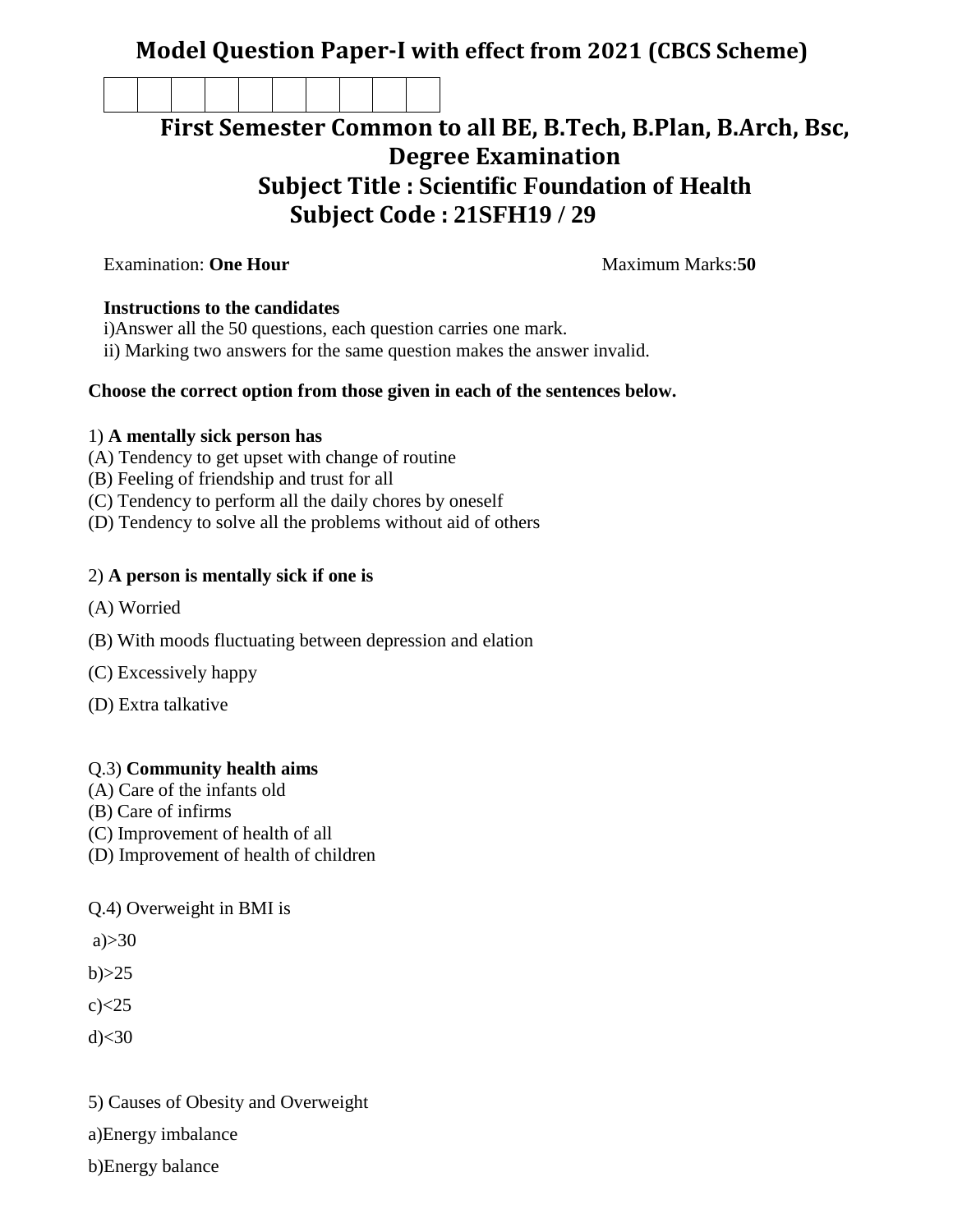c)Energy imbalance between calories consumed and calories expended d)None of the above

Q.6) Is addiction a a)Mental disorder b)Physical disorder c)Both (a)  $\&$  (b) d)None of the above

7). What are the reasons for taking drugs? a)To feel good b)To feel better c)To do better d)All of the above

Q.8) What states can do to avoid addiction a) Adding higher tax on sweetened beverages b)Benefits for organic fruits c)Availability of healthy food d)All of the above

Q.9) Social health hazards includes a)Stigma b) Anti social behavior c)Higher crime records d)All of the above

Q.10) What other factors increase the risk of addiction? a)Mental illness b)Early use c) Both (a) and (b) d)None of the above

Q.11) Why do some people become addicted to drugs, while others do not? a)Aggressive behavior in childhood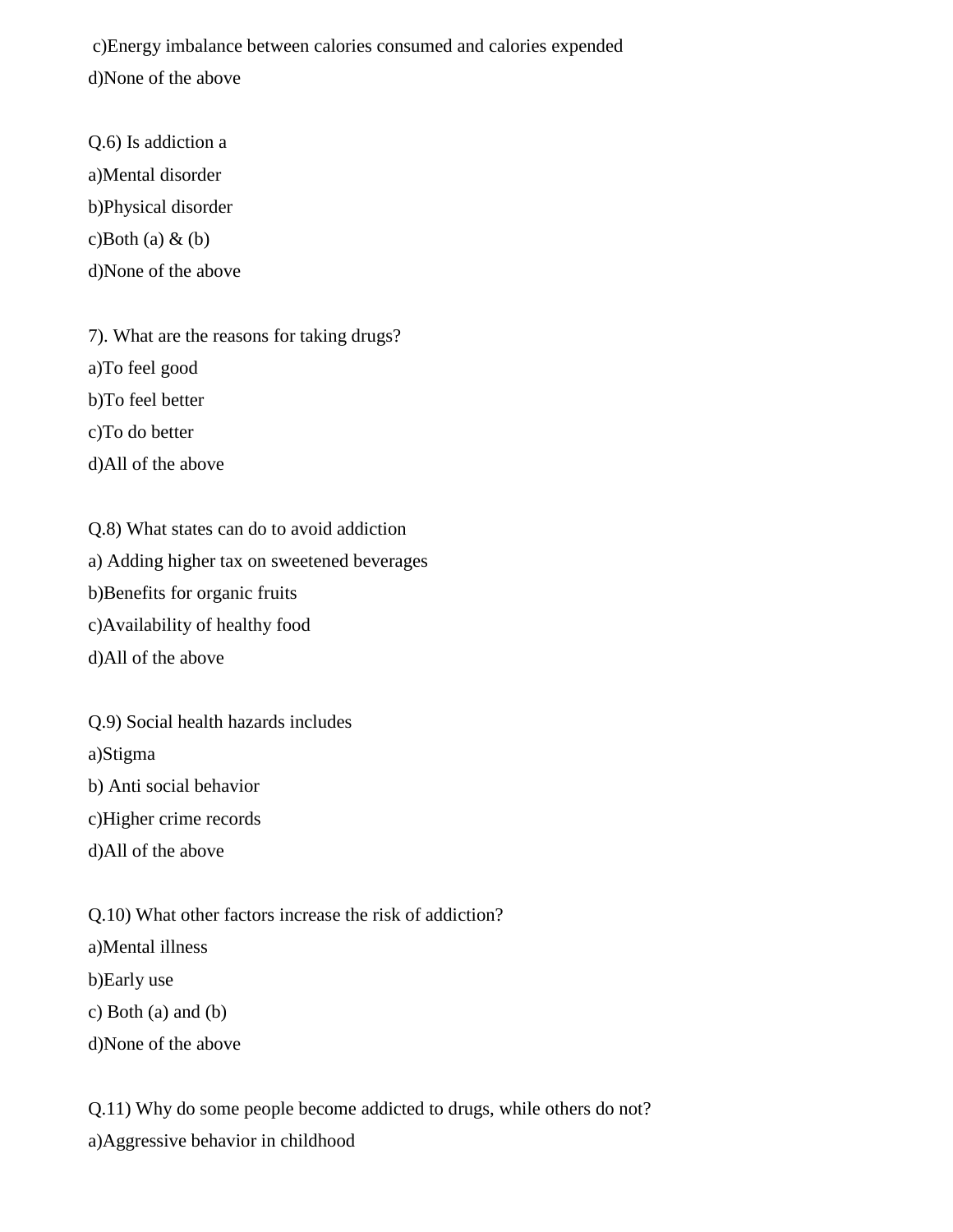b)Parental monitoring c)Neighborhood d)All of the above

Q.12) What is protective factors for addictions a)Positive relationship b)Drug experimentation c)Community poverty d)All of the above

Q.13) Types of addictive behaviour a) Alcoholism b) Drugs-Opium c) Video gaming d) All of the above

Q.14) Mental health hazards includes a)Anxiety b)Depression c)Organic mental disorders due to substance use d)All of the above

Q.15) How is substance use disorder treated? a)Multiple types of treatment b)Recognition of problem c)Alcohol drinking d)Both a and b

Q.16) Hyper obesity value in terms of BMI a) $>25$  b) $<25$  c) $>40$  d) $<40$  Q.

17) In the future, which of the following will play a vital role in helping the gaming industry demystify the nuances of gambling problems?

a) sustainability b) a code of conduct c) internet gaming d) experienced recreational gamblers

Q.18) Researchers, mental health professionals, problem gambling organizations, and the casino industry have a responsibility to the problem gamblers themselves to

a) avoid bickering unnecessarily.

b) unite with a common goal of reducing the costs associated with gambling.

c) reach a consensus.

d) avoid unnecessary bickering and unite with the common goal of reducing the costs associated with gambling only.

Q.19) What is the definition of overweight? a) BMI > 25 kg/m2 b) BMI = 25 kg/m2 c) BMI 25-29.9 kg/m2 d) BMI 25-30 kg/m2

Q.20) Which of the following diseases does obesity increase the risk of developing?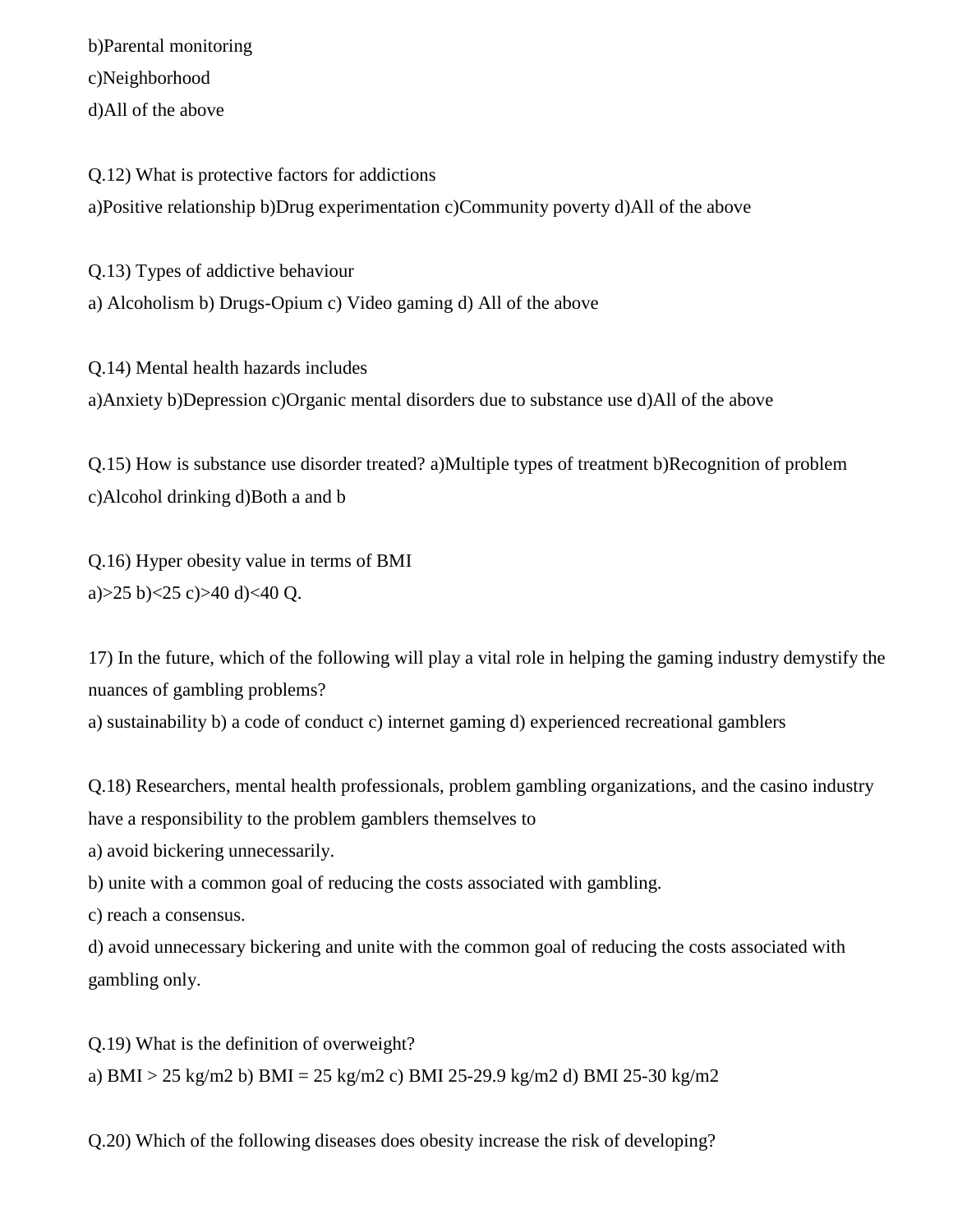a) Type 2 diabetes b) Cancer c) Cardiovascular disease d)None of the above

Q.21) Which of these factors is not required for communication growth? a) Growth in size of organizations b) Negative atmosphere c) Globalisation d) Public relations

Q.22) Communication is a part of ---------- skills a)Soft b)Hard c)Rough d)Short

Q.23) Communication barriers involves a)Jumping into the conclusion b)Arguing and debating c)Fear of offending d)All of the above

Q.24) Ways to improve the communication skills are a)Active listening skills, b)Passive listening skills c)Both a & b d)None of the above

Q.25) Goals of communication are a)To inform, to persuade b)To inform, Fear of offending c)To persuade, Fear of offending d)None of the above

Q.26) Objectives of communication skills are a)Active listening skills b) Aware of own communication barrier c) Both a and b d)None of the above

Q.27) What are the steps to increase the vocal clarity a)Keep your language simple b)Slow down during conversation c) Feedback d) Both a and b

Q.28) How one can improve the communicate skills a)Listen with willingness b)Respond appropriately c) Provide feedback d) All of the above

Q.29) Body language plays an important role in a)Communication b)Judgment c)Both a and b d)None of the above

Q.30) Consumption of this causes increase in the fat synthesis, dilation of blood vessels, low blood sugar and stomach-inflammation

(a) drug addiction and tobacco (b) alcohol (c) tobacco (d) drug addiction

Q.31) This causes tunnel vision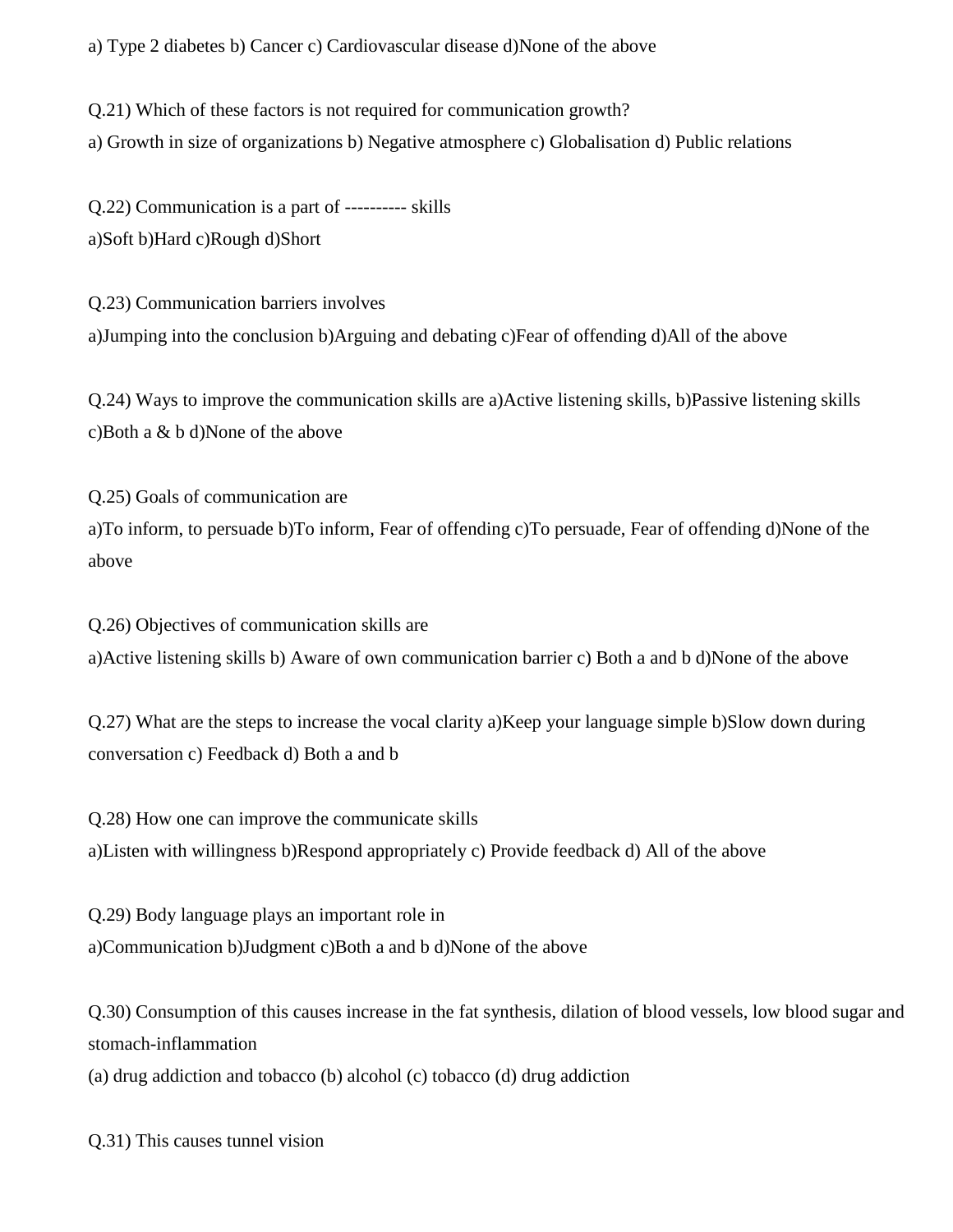(a) Smoking (b) Alcohol (c) Barbiturates (d) Vitamin A deficiency

Q.32) After drinking alcohol, consumption of this leads to death

(a) Morphine (b) Opium (c) Barbiturate (d) All of these

Q.33)Constituent of alcoholic beverage is

(a) Propyl alcohol (b) Methyl alcohol (c) Ethyl alcohol (d) Mix of all of these

Q.34) This is a consequence of alcohol addiction

(a) psychosis, hypertension and fatty liver syndrome

(b) cardiovascular diseases, hypertension and fatty liver syndrome

(c) ulcers, all types of mental illness, vitamin deficiency, cardiovascular diseases

(d) all of these

Q.35)This causes the maximum accumulation of fat in the liver

(a) meat and egg (b) alcohol (c) saturated fat (d) starch

Q.36) What is defined to be a regular and excessive use of a substance in spite of dangers? a)Use b)Abuse c)Substance d)Dependence

Q.37) What is defined to be a condition in which a person develops intense cravings for the substance and the inability to control their behaviors in regards to obtaining and using it? a)Use b)Abuse c)Substance d)Dependence

Q.38) What is the goal of social engineering? a)Sabotage a person's social media b)To gain vital personal information c)To catfish someone d)To build trust

Q.39) Using abbreviations in communication leads to which type of communication barrier a) Language/ Linguistic b) Physical c) Cultural d) Organizational

Q.40) which can be used to overcome the communication barrier a) Using a translator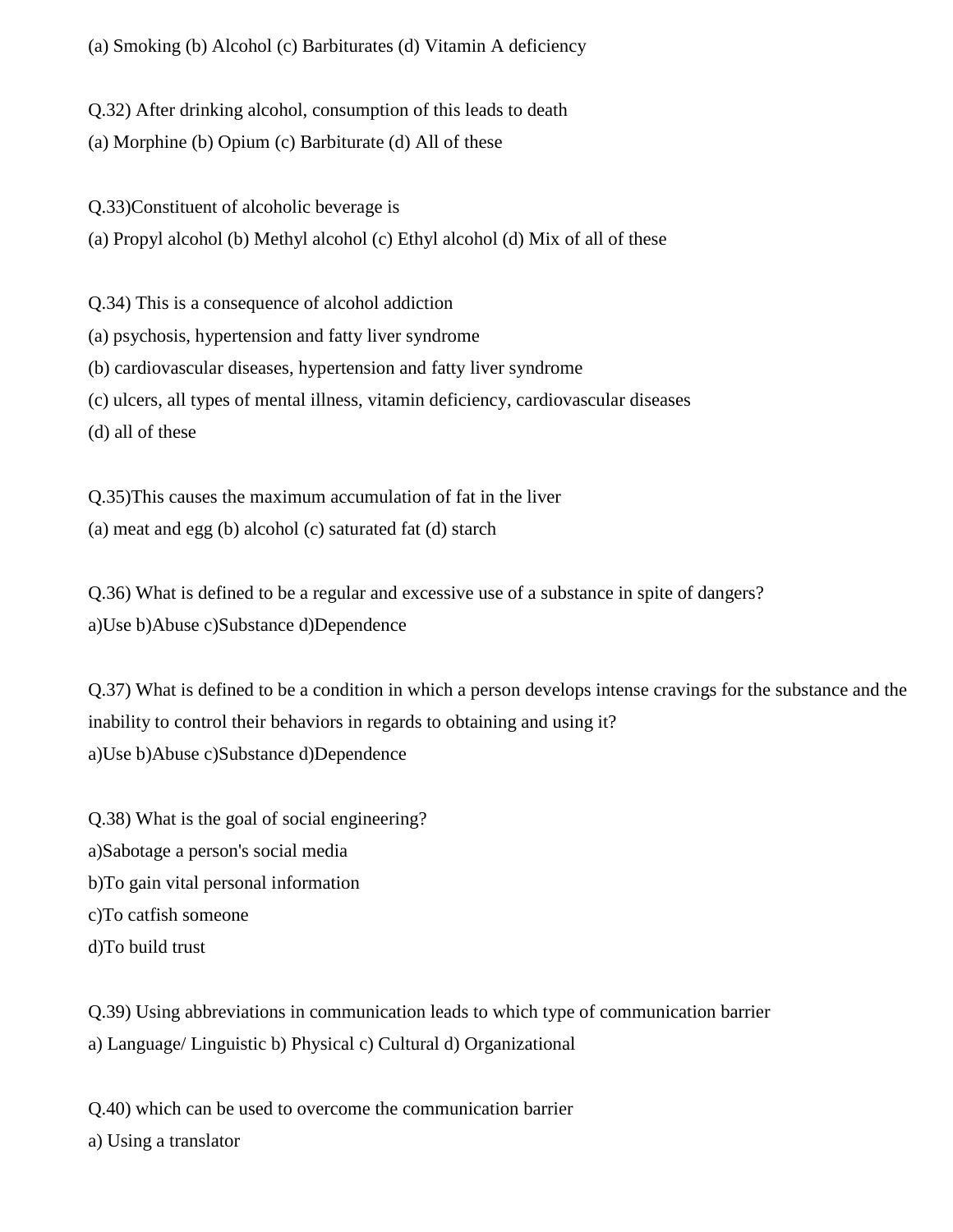b) By writing a letter

c) Not communicating at all

d) Using your own language

41) What is health? a)Physical wellbeing b)Mental Wellbeing c)Social Wellbeing d)All of the above

42) Important roles of health are a)Fighting diseases b)Feeling happy c)Enjoy life d)All of the above

43)As per WHO health is defined as a state of complete a) physical wellbeing b) Mental wellbeing c) Social wellbeing d) Physical, Mental and social Wellbeing

44)Wellness is a)Positive approach b)Negative approach c)Positive or Negative approach d)Positive and Negative approach

45)Risk factors that increases a person's illness or injury due to a)Smoking b)Extreme physical activity c)Alcohol drinking d)All of the above

4.6) Wellness dimensions are a)4 b)2 c)6 d)8

47)Physical wellness includes a)Enhancing sedentary lifestyle b)Avoiding sedentary lifestyle c)Creativity d)None of the above

48)Intellectual wellness includes a)Eating balanced diet b)Drinking sufficient water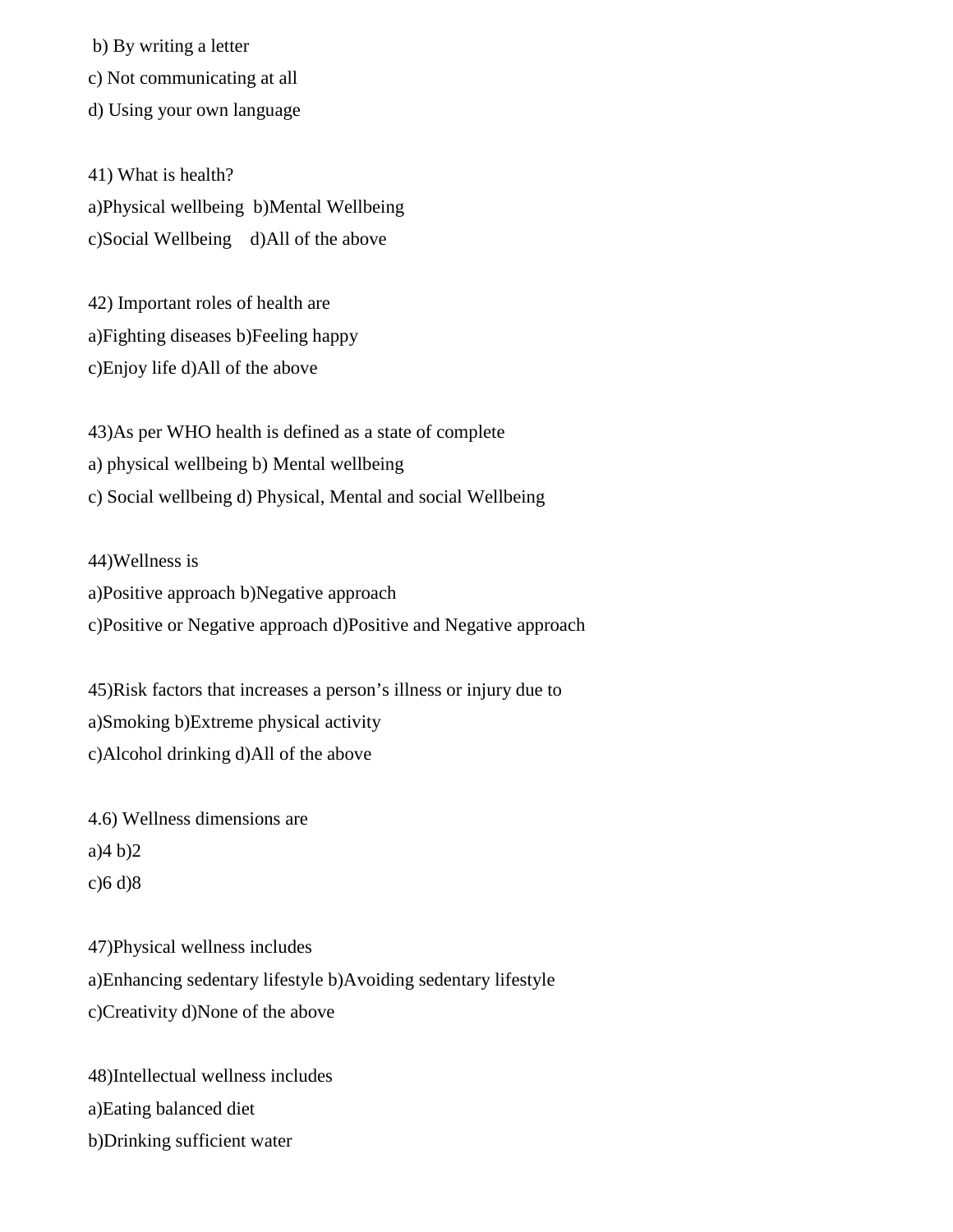c)Having good nutrition d)Mental exercise

49) Symptoms of substance use disorder is a)Impaired control b)Social Problems c)Risky use

d)All of the above

50)Emotional wellbeing includes a)Stress situation management b)Smoking c)Drinking alcohol d)None of the above

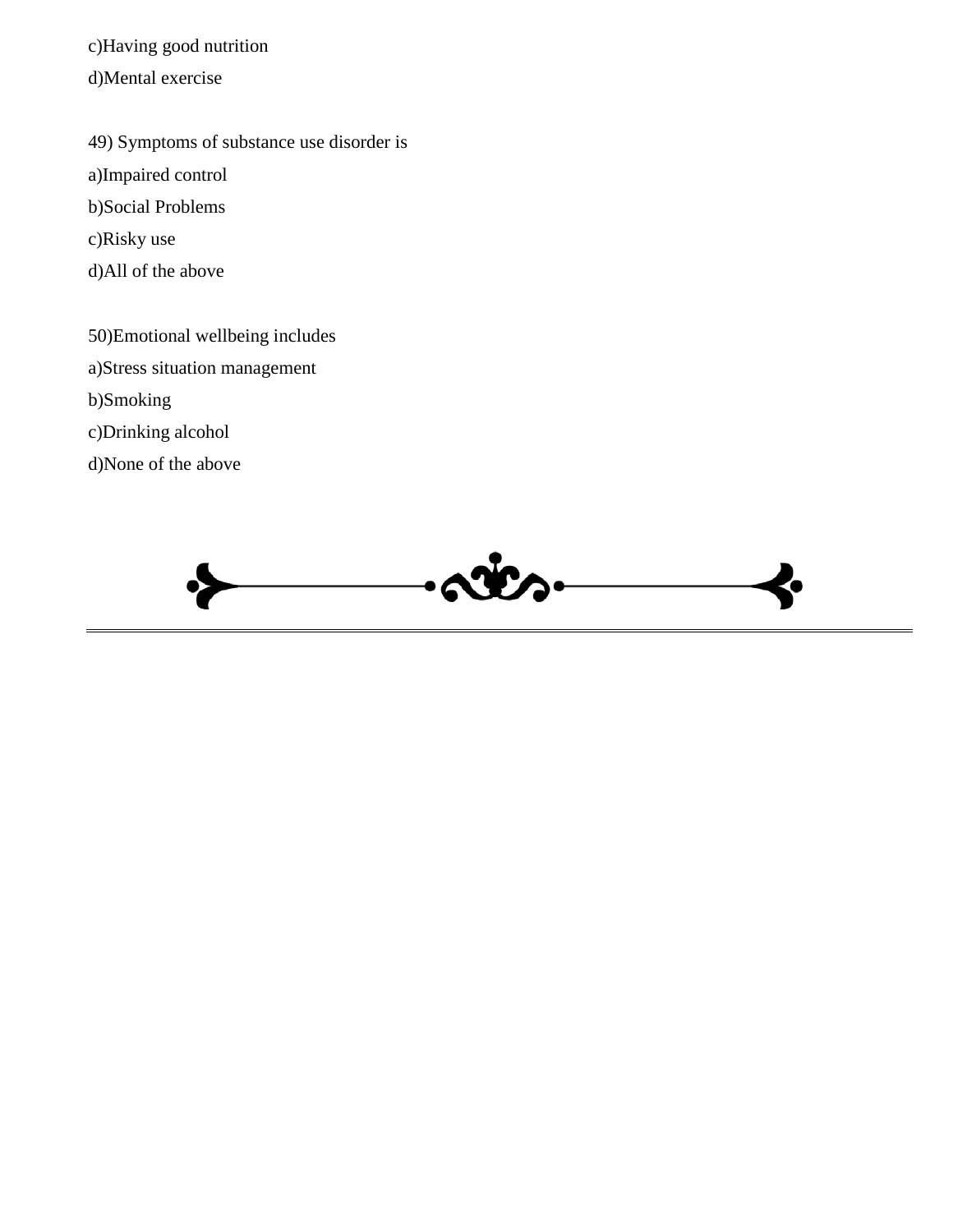Q.11)Environmental wellness includes

a)Good self-esteem b)Eating balanced diet

c)Can handle stressful situation d)None of the above

Q.12)Social Wellness includes a)Problem solving b)Improving natural environment c)Maintaining relationship with family and friends d)None of the above

Q.13)Spiritual wellness includes a)Developing compassion, caring, forgiving b)Developing compassion, problem solving c)Developing creativity d)None of the above

Q.14)Types of health are a)Physical health, social health b)Physical health, Mental health c)Physical health, environment health d)None of the above

Q.15)Physical health includes a)Adequate rest b)Balanced diet c)Both a and b d)None of the above

Q.16)Physical health enhances a)Heart function b)Breathing c)both a and b d)None of the above

Q.17)Mental health includes a)Emotional,social,Psychological wellbeing b)Social wellbeing c)Emotional wellbeing d)None of the above

Q.18)Health is a) Opposite of disease b)It improves efficiency c)Both a and b d)None of the above

Q.19)Psychological health means a)Feeling comfortable b) Enjoying life c)both a & b d)None of the above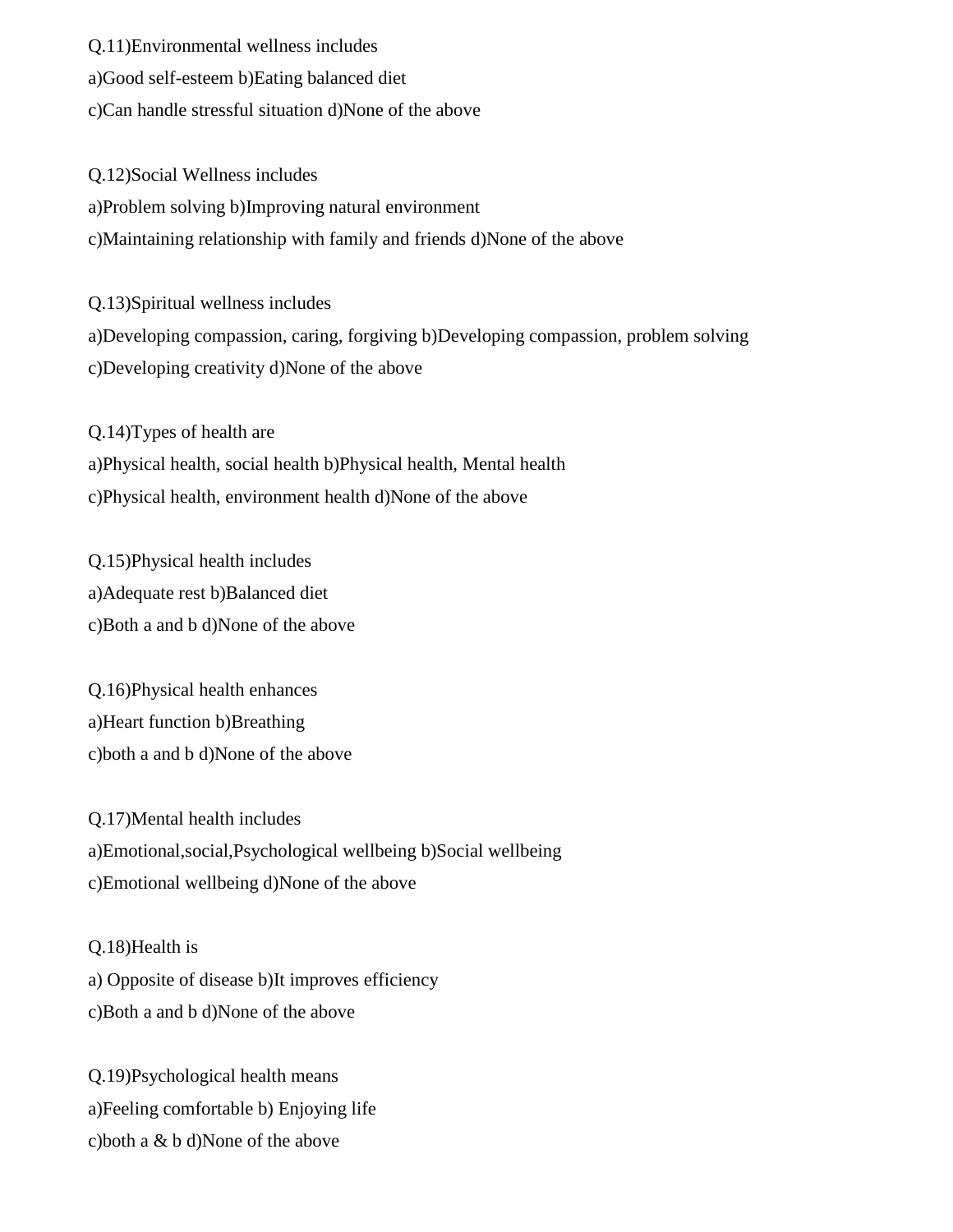Q.20) What are the ways which can help you to achieve good health and wellbeing? a)Eating healthy meals, regular exercising, b)Drinking lot of water only c) Regular exercising only d)None of the above

Q.21)Which are the ways can help oneself to achieve good health and wellbeing? a)Eat healthy meals b)Drink lot of water c)Protecting skin from sunlight d)All of the above

Q.22)Influencing factors of health are a)Social, Economic, Political factors b)Social factor only c)Economical factor only d)Political factor only

Q.23)Factors which influence health are a)Individual behavior b)Individual factors c)Public service and infrastructure d)All of the above

Q.24)Other factors which affecting health a)Social exclusion, Housing, Education, b)Social exclusion only c)Housing only d)Education only

Q.25)Health behavior refers to a)Hand washing b)It is dynamic in nature c)Both a and b d)None of the above

Q.26)Factors which influencing wellbeing are a)Enough sleep, A sense of belongingness b)Regular exercise only c)A sense of belongingness only d)None of the above

Q.27)Disease means a)Discomfort b)Comfort c) Disability d) Both a and c

Q.28)Psychological disorders are a)Anxiety, depression, stress b)Stress, Anxiety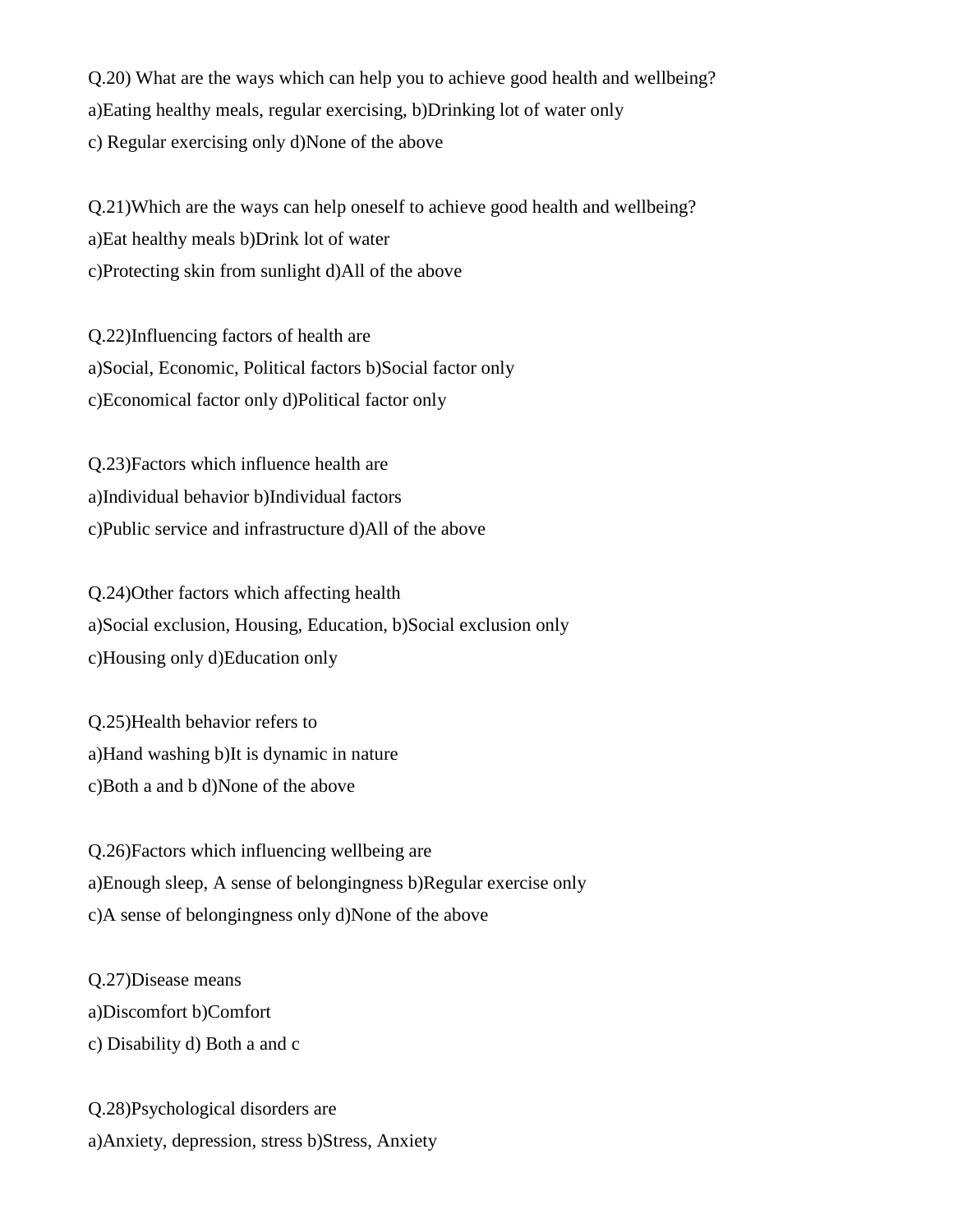c) Depression, anxiety d) None of the above

Q.29)Wellness refers to a)Individuals b)Group c)Individuals or Group d)None of the above

Q.30)Physical health refers to a)Drinking sufficient water b)Getting adequate sleep c)Getting sleep d)Both a and b

Q.31)Intellectual health refers to a)People who learn new things b)Good self esteem c)Free of hazards d)None of the above

Q.32)Intellectual health refers to a)learning new challenges b)Good self esteem c)Maintaining good interpersonal relations d)Developing compassion

Q.33)Emotional health refers to a)Good self esteem b)Exersise c)Caring d)Forgiving

Q.34)Emotional health refers to a)Empathy towards others feeling b)Problem solving c)Having good nutrition d)Drinking lot of water

Q.35) Importance of health is helps a person to a) perform his life tasks in a correct way b)Higher medical costs c)Decreasing self esteem d)Life insurance is higher

Q.36)Influencing factors of health are at a)Individual level b)Community level c)Both a and b d)None of the above

Q.37)Factors influencing health are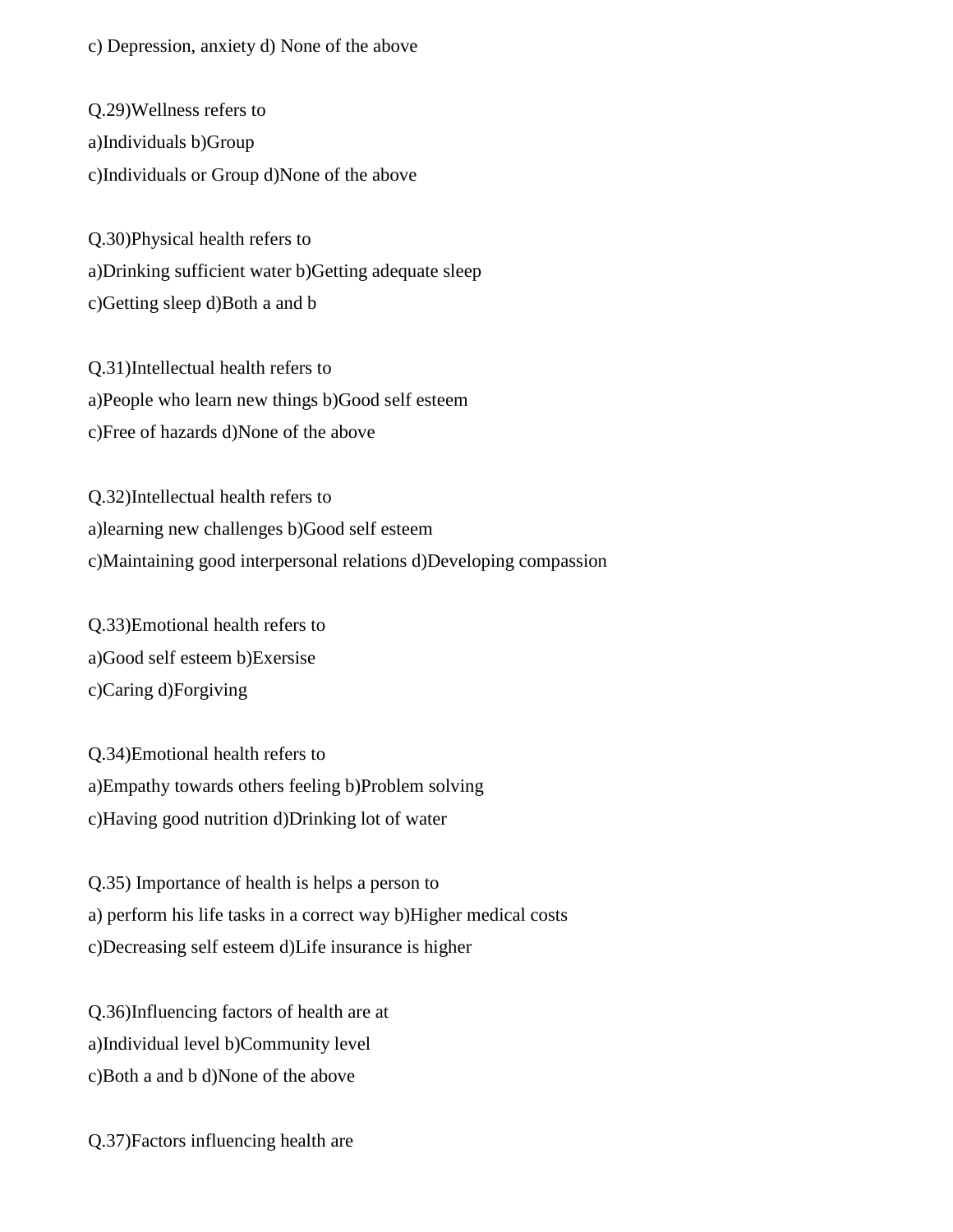a)Social inclusion b)Social exclusion c)Both a and b d)None of the above

Q.38)Education helps in a)Achieving their potential b)Poor quality of housing c)Social excusion d)None of the above

Q.39)What is HIA a)Health impact assessment b)Health impact assignment c)Health index assessment d)Health index assignment

Q.40) Advantages of being healthy a) Fighting diseases b) Decreases brain health c) Decreases performance d) None of the above

Q.41) Advantages of being healthy a) Building confidence b) Reduces stress c) Optimizes performance d) All of the above

Q.42) Psychological disorders refers to a) Mental illness b) Physical illness c) Both a and b d) None of the above

Q.43) Social exclusion refers to

a) Poverty b) Old age

c) Mental ill health d) all of the above

Q.44) Planning refers to

a) Communities in which they live in b) Health services

c) Financial stability d) None of the above

Q.45) WHO principles includes

a) Development of child b) Health is one of the fundamental right

c) Promotion and protection of health d) All of the above